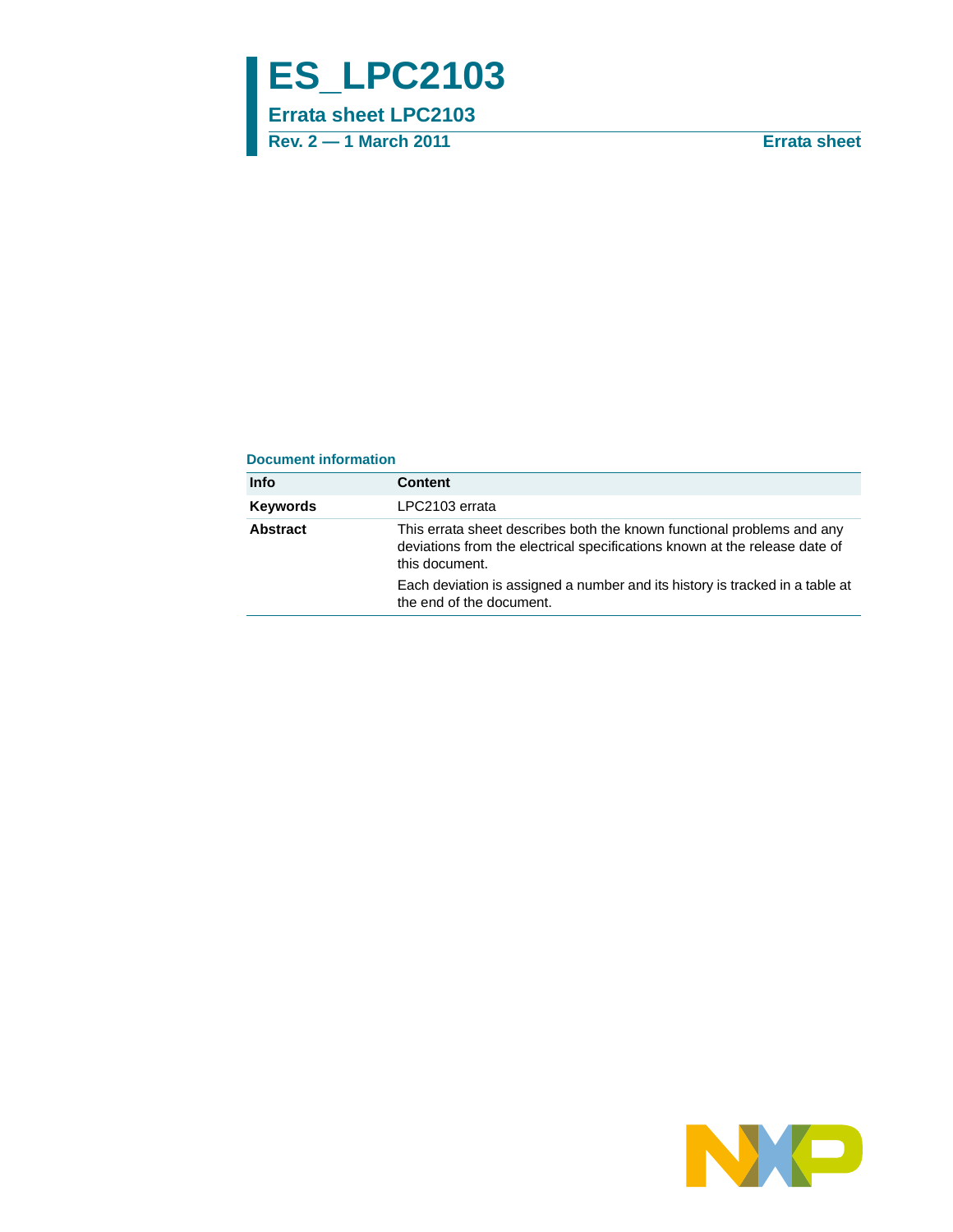#### **Revision history**

| <b>Rev</b>     | <b>Date</b> | <b>Description</b>                                                                                                                                     |
|----------------|-------------|--------------------------------------------------------------------------------------------------------------------------------------------------------|
| $\overline{2}$ | 20110301    | • The format of this errata sheet has been redesigned to comply with the new identity<br>guidelines of NXP Semiconductors.<br>Added ADC.1<br>$\bullet$ |
| 1.5            | 20080721    | Added Rev B.<br>$\bullet$                                                                                                                              |
| 1.4            | 20080607    | Added VBAT.1.<br>$\bullet$                                                                                                                             |
| 1.3            | 20080212    | • Added Rev 'A' and updated the errata history table                                                                                                   |
| 1.2            | 20070713    | Added MAM.2.<br>$\bullet$<br>Added I2C1.1.<br>$\bullet$<br>Updated ESD.1<br>$\bullet$                                                                  |
| 1.1            | 20060227    | • This table was added after document revision 1.1.                                                                                                    |

# **Contact information**

For more information, please visit: **http://www.nxp.com**

For sales office addresses, please send an email to: **salesaddresses@nxp.com**

ES\_LPC2103 All information provided in this document is subject to legal disclaimers. © NXP B.V. 2011. All rights reserved.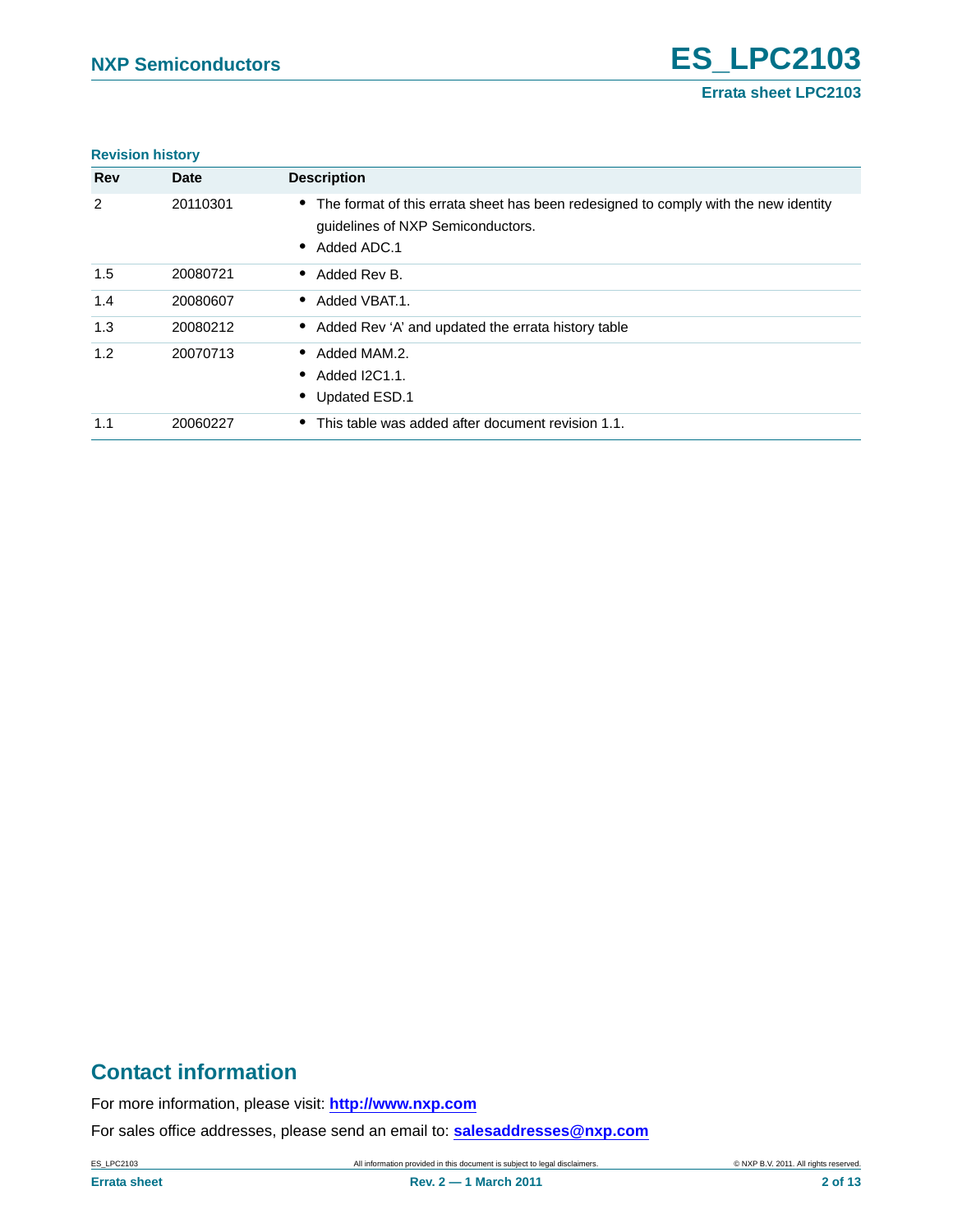# <span id="page-2-0"></span>**1. Product identification**

The LPC2103 devices typically have the following top-side marking:

LPC2103xxx xxxxxxx

xxYYWW R

The last letter in the third line (field 'R') will identify the device revision. This Errata Sheet covers the following revisions of the LPC2103:

| Table 1. | Device revision table |  |
|----------|-----------------------|--|
|          |                       |  |

| <b>Revision identifier (R)</b> | <b>Revision description</b> |
|--------------------------------|-----------------------------|
| $\cdots$                       | Initial device revision     |
| ʻA'                            | Second device revision      |
| 'B'                            | Third device revision       |

Field 'YY' states the year the device was manufactured. Field 'WW' states the week the device was manufactured during that year.

# <span id="page-2-1"></span>**2. Errata overview**

| Table 2. | <b>Functional problems table</b> |  |  |
|----------|----------------------------------|--|--|
|----------|----------------------------------|--|--|

| <b>Functional</b><br>problems | <b>Short description</b>                                          | <b>Revision identifier</b> | <b>Detailed description</b> |
|-------------------------------|-------------------------------------------------------------------|----------------------------|-----------------------------|
| Core.1                        | Incorrect update of the Abort link register                       | $'$ -', 'A', 'B'           | Section 3.1                 |
| MAM.1                         | Incorrect read of data from SRAM                                  | $\cdot$ .                  | Section 3.2                 |
| MAM.2                         | Code execution failure can occur with MAM Mode 2                  | $'$ -', 'A'                | Section 3.3                 |
| SPI.1                         | Incorrect shifting of data in slave mode at lower<br>frequencies  | $\cdot$ .                  | Section 3.4                 |
| SSP.1                         | Initial data bits/clocks corrupted in SSP transmission            | $'\cdot$ , 'A', 'B'        | Section 3.5                 |
| Timer <sub>.1</sub>           | Timer Counter reset occurs on incorrect edge in<br>counter mode   | $\ddot{\ }$                | Section 3.6                 |
| Vdd.1                         | Device may not work properly under increased power<br>consumption | $\cdot$ .                  | Section 3.7                 |
| $1^2C1.1$                     | 1 <sup>2</sup> C1 pins are not bi-directional GPIO pins           | $\cdot$ .                  | Section 3.8                 |
| ADC.1                         | External sync inputs not operational                              | $'$ -', 'A', 'B'           | Section 3.9                 |

#### **Table 3. AC/DC deviations table**

| AC/DC<br>deviations | <b>Short description</b>                                                                              | <b>Revision identifier</b> | <b>Detailed description</b> |
|---------------------|-------------------------------------------------------------------------------------------------------|----------------------------|-----------------------------|
| ESD.1               | ESD weakness on RTCX1 pin                                                                             | ٠.,                        | Section 4.1                 |
| VBAT.1              | Increased power consumption on the VBAT pin when<br>the $VDD_{(1\sqrt{8})}$ core pin is left floating | $\sim$                     | Section 4.2                 |

### **Table 4. Errata notes table**

| <b>Errata notes</b> | <b>Short description</b> | <b>Revision identifier</b>                                                 | Detailed description                  |
|---------------------|--------------------------|----------------------------------------------------------------------------|---------------------------------------|
| n/a                 | n/a                      | n/a                                                                        | n/a                                   |
| <b>ES LPC2103</b>   |                          | All information provided in this document is subject to legal disclaimers. | © NXP B.V. 2011. All rights reserved. |
| <b>Errata sheet</b> |                          | $Rev. 2 - 1 March 2011$                                                    | 3 of 13                               |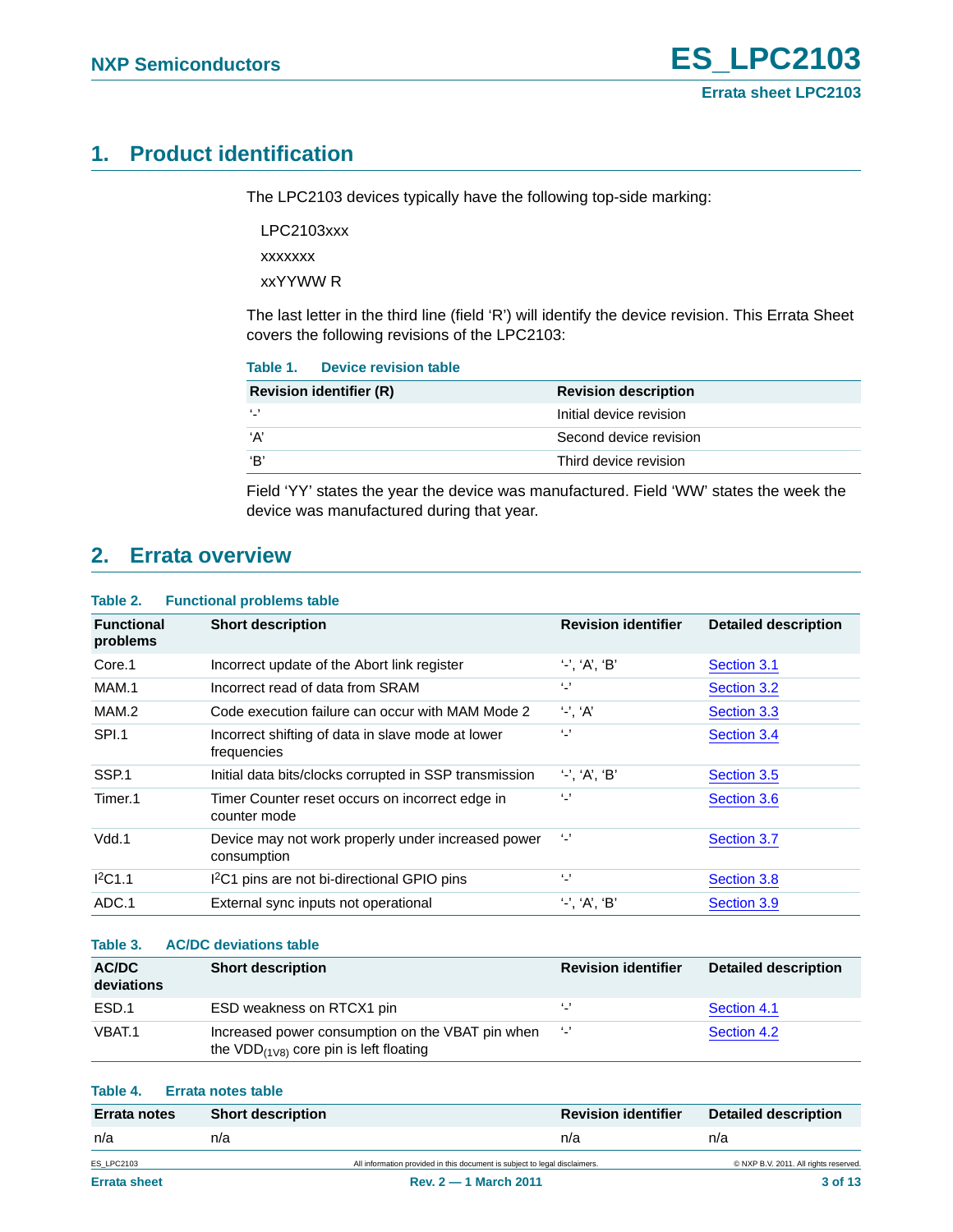# <span id="page-3-1"></span><span id="page-3-0"></span>**3. Functional problems detail**

# **3.1 Core.1: Incorrect update of the Abort Link register in Thumb state**

### <span id="page-3-2"></span>**Introduction:**

If the processor is in Thumb state and executing the code sequence STR, STMIA or PUSH followed by a PC relative load, and the STR, STMIA or PUSH is aborted, the PC is saved to the abort link register.

# <span id="page-3-3"></span>**Problem:**

In this situation the PC is saved to the abort link register in word resolution, instead of half-word resolution.

Conditions:

The processor must be in Thumb state, and the following sequence must occur:

<any instruction>

<STR, STMIA, PUSH> <---- data abort on this instruction

LDR rn, [pc,#offset]

In this case the PC is saved to the link register R14\_abt in only word resolution, not half-word resolution. The effect is that the link register holds an address that could be #2 less than it should be, so any abort handler could return to one instruction earlier than intended.

### <span id="page-3-4"></span>**Work-around:**

In a system that does not use Thumb state, there will be no problem.

In a system that uses Thumb state but does not use data aborts, or does not try to use data aborts in a recoverable manner, there will be no problem.

Otherwise the workaround is to ensure that a STR, STMIA or PUSH cannot precede a PC-relative load. One method for this is to add a NOP before any PC-relative load instruction. However this is would have to be done manually.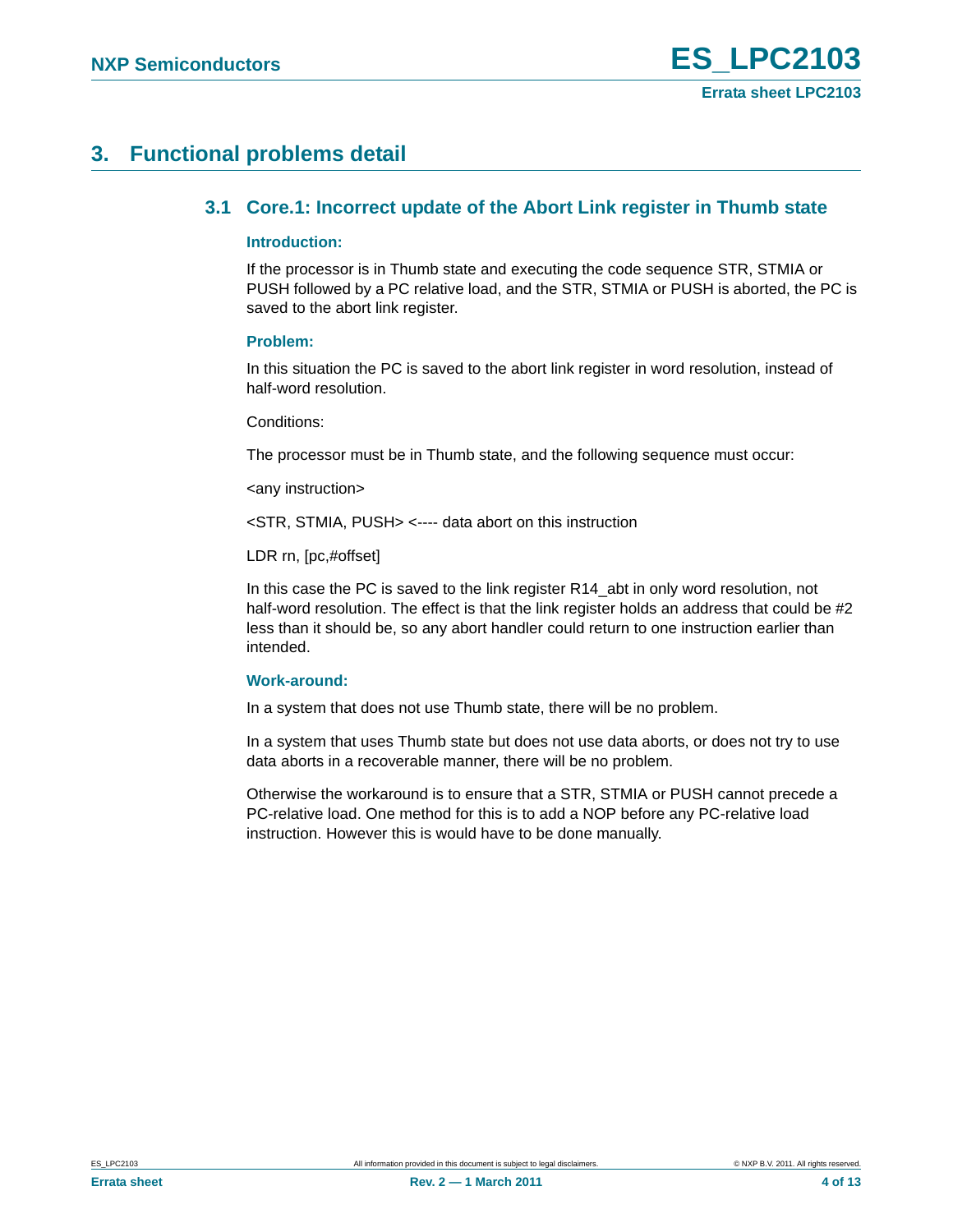# <span id="page-4-0"></span>**3.2 MAM.1: Incorrect read of data from SRAM after Reset and MAM is not enabled or partially enabled**

## <span id="page-4-2"></span>**Introduction:**

The Memory Accelerator Module (MAM) provides accelerated execution from the on-chip flash at higher frequencies.

## <span id="page-4-3"></span>**Problem:**

If code is running from on-chip Flash, a write to an SRAM location followed by an immediate read from the same SRAM location corrupts the data been read. For instance, a stack push operation immediately followed by a stack pop operation.

# <span id="page-4-4"></span>**Work-around:**

User code should enable the MAM after Reset and before any RAM accesses; this means MAMTIM and MAMCR should be set as follows:

MAMTIM: For CPU clock frequencies slower than 20 MHz, set MAMTIM to 0x01. For CPU clock frequencies between 20 MHz and 40 MHz, set MAMTIM to 0x02, and for values above 40 MHz set MAMTIM to 0x03.

MAMCR: Set MAMCR to 0x02 (MAM functions fully enabled)

MAMTIM should be written before MAMCR.

# <span id="page-4-1"></span>**3.3 MAM.2: Under certain conditions in MAM Mode 2 code execution out of internal Flash can fail**

### <span id="page-4-5"></span>**Introduction:**

The MAM block maximizes the performance of the ARM processor when it is running code in Flash memory. It includes three 128-bit buffers called the Prefetch Buffer, the Branch Trail Buffer and the data buffer. It can operate in 3 modes; Mode 0 (MAM off), Mode 1 (MAM partially enabled) and Mode 2 (MAM fully enabled).

# <span id="page-4-6"></span>**Problem:**

Under certain conditions when the MAM is fully enabled (Mode 2) code execution from internal Flash can fail. The conditions under which the problem can occur is dependent on the code itself along with its positioning within the Flash memory.

# <span id="page-4-7"></span>**Work-around:**

If the above problem is encountered then Mode 2 should not be used. Instead, partially enable the MAM using Mode 1.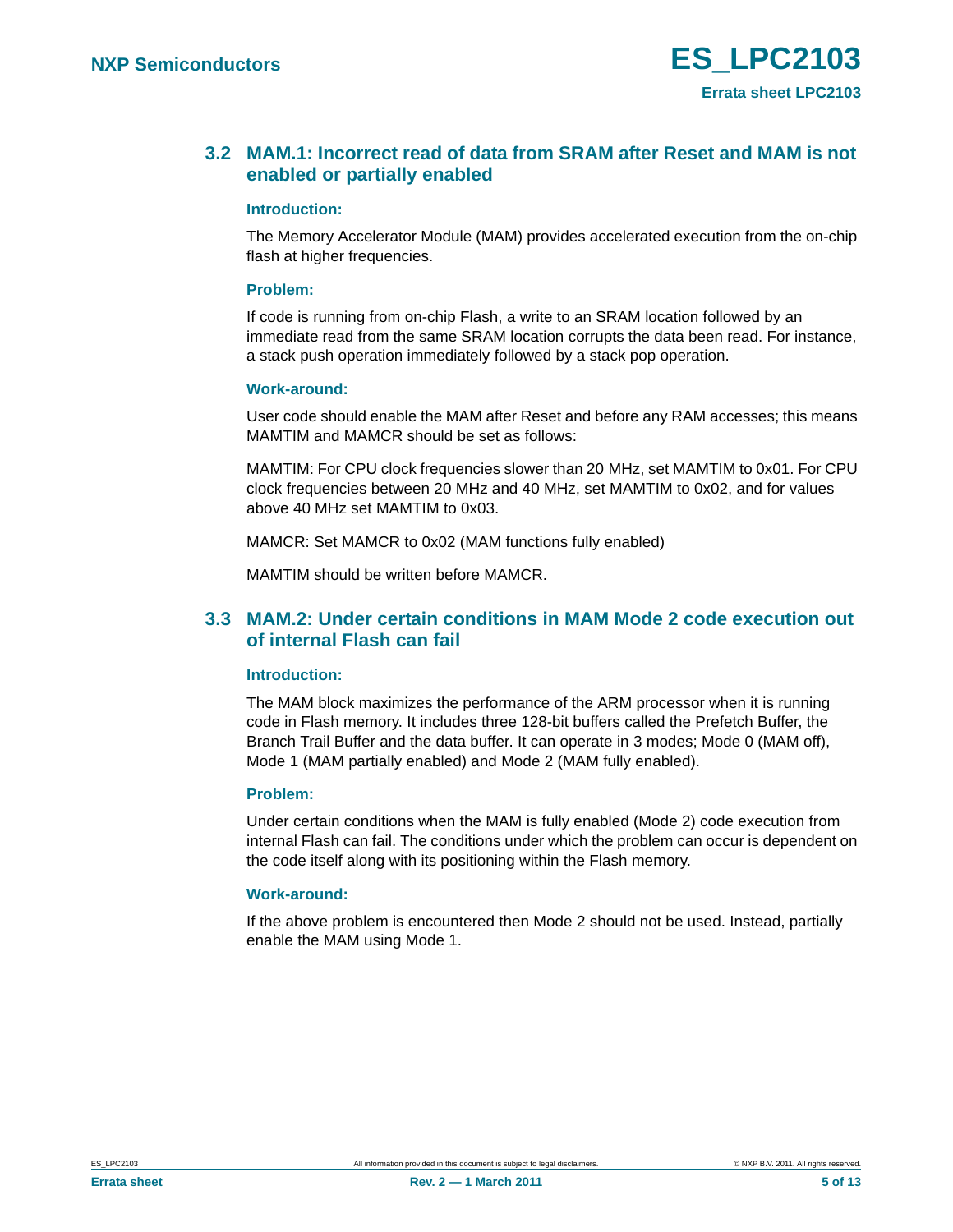# <span id="page-5-0"></span>**3.4 SPI.1: Incorrect shifting of data in slave mode at lower frequencies**

# <span id="page-5-1"></span>**Introduction:**

In slave mode, the SPI can set the clock phase (CPHA) to 0 or 1.

# <span id="page-5-2"></span>**Problem:**

Consider the following conditions:

- 1. SPI is configured as a slave (with CPHA=0).
- 2. SPI is running at a low frequency.

In slave mode, the SPIF (SPI Transfer Complete Flag) bit is set on the last sampling edge of SCK. If CPHA is set to 0 then the last sampling edge of SCK would be the rising edge.

Under the above conditions, if the SPI Data Register (SPDR) is written to less than a half SCLK cycle after the SPIF bit is set (this would happen if the SPI frequency is low) then the SPDR will shift data one clock early for the upcoming transfers.

Lowering the SPI frequency would increase the likelihood of the SPDR write happening in the first half SCK cycle of the last sampling clock.

# <span id="page-5-3"></span>**Work-around:**

There are two possible workarounds:

- 1. Use CPHA=1.
- 2. If the data is shifted incorrectly when CPHA is set to 0 then delaying the write to SPDR after the half SCK cycle of the last sampling clock would resolve this issue.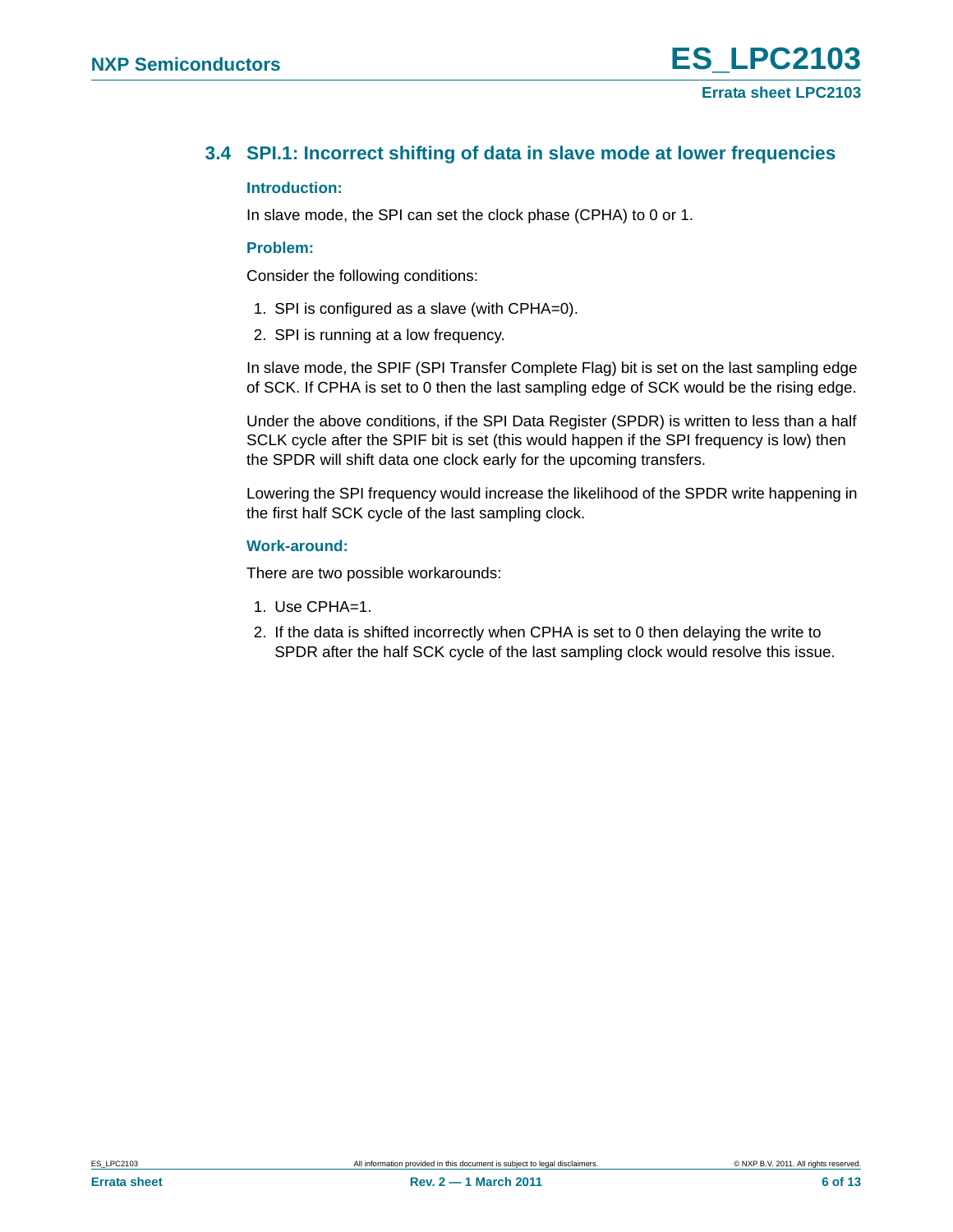# <span id="page-6-0"></span>**3.5 SSP.1: Initial data bits/clocks of the SSP transmission are shorter than subsequent pulses at higher frequencies**

# <span id="page-6-1"></span>**Introduction:**

The SSP is a Synchronous Serial Port (SSP) controller capable of operation on a SPI, 4-wire SSI or a Microwire bus. The SSP can operate at a maximum speed of 30MHz and it referred to as SPI1 in the device documentation.

# <span id="page-6-2"></span>**Problem:**

At high SSP frequencies, it is found that the first four pulses are shorter than the subsequent pulses.

At 30 MHz, the first pulse can be expected to be approximately 10 ns shorter and the second pulse around 5 ns shorter. The remaining two pulses are around 2 ns shorter than subsequent pulses.

At 25 MHz, the length of the first pulse would be around 7 ns shorter. The subsequent three pulses are around 2 ns shorter.

At 20 MHz only the first pulse is affected and it is around 2 ns shorter. All subsequent pulses are fine.

The deviation of the initial data bits/clocks will decrease as the SSP frequency decreases.

# <span id="page-6-3"></span>**Work-around:**

None.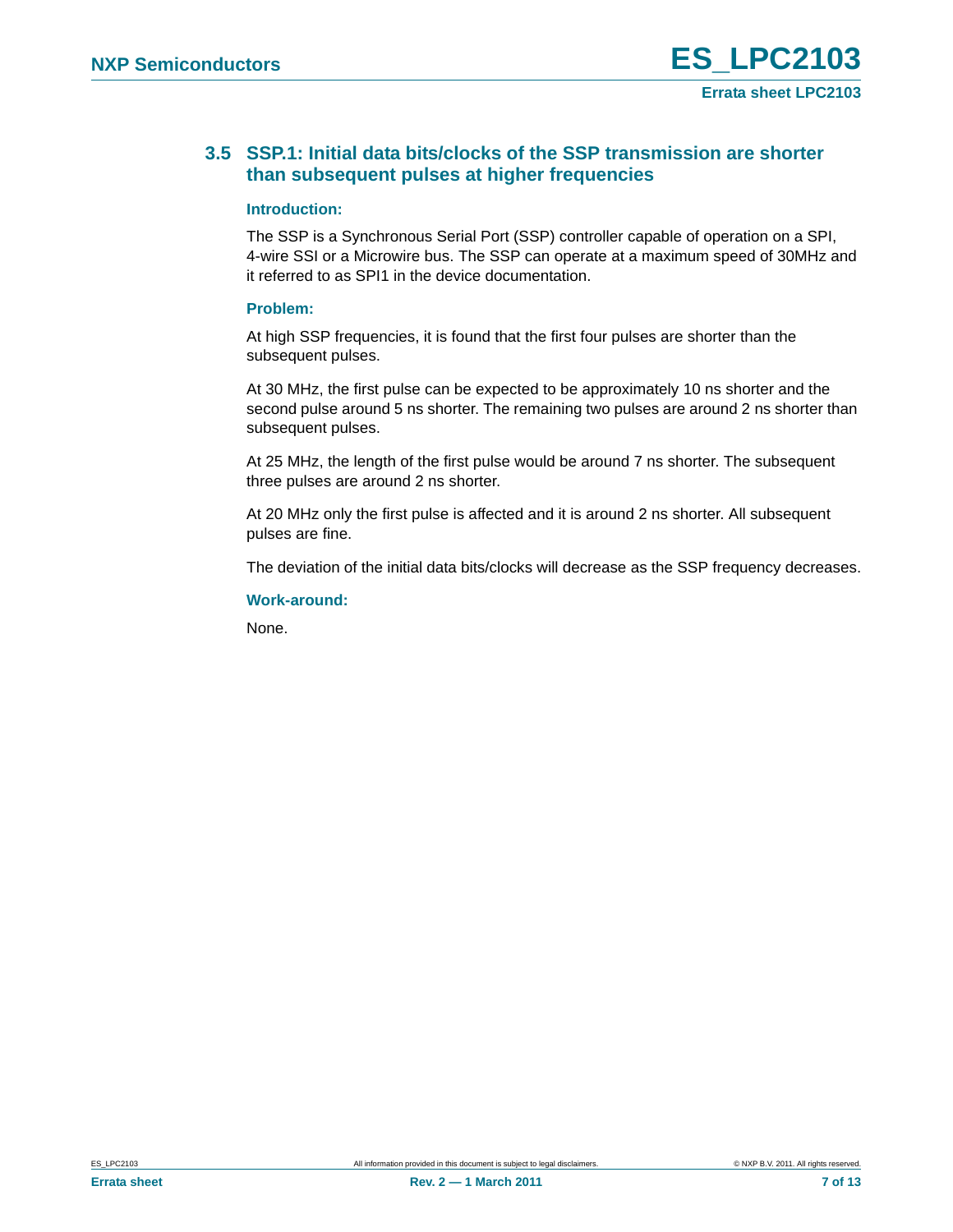# <span id="page-7-0"></span>**3.6 Timer.1: In counter mode, the Timer Counter reset does not occur on the correct incoming edge**

## <span id="page-7-1"></span>**Introduction:**

Timer0 and Timer1 can be used in a counter mode. In this mode, the Timer Counter register can be incremented on rising, falling or both edges which occur on a selected CAP input pin.

This counter mode can be combined with the match functionality to provide additional features. One of the features would be to reset the Timer Counter register on a match. The same would also apply for Timer1.

# <span id="page-7-2"></span>**Problem:**

The Timer Counter reset does not trigger on the same incoming edge when the match takes place between the corresponding Match register and the Timer Counter register. The Timer Counter register will be reset only on the next incoming edge.

# <span id="page-7-3"></span>**Work-around:**

There are two possible workarounds:

- 1. Combine the Timer Counter reset feature with the "interrupt on match" feature. The interrupt on match occurs on the correct incoming edge. In the ISR, the Timer Counter register can also be reset. This solution can only work if no edges are expected during the duration of the ISR.
- 2. In this solution, the "interrupt on match" feature is not used. Instead, the following specific initialization can achieve the counting operation:
	- a. Initialize the Timer Counter register to 0xFFFFFFFF.
	- b. If "n" edges have to be counted then initialize the corresponding Match register with value n-1. For instance, if 2 edges need to be counted then load the Match register with value 1.

More details on the above example:

- 1. Edge 1 Timer overflows and Timer Counter (TC) is set to 0.
- 2. Edge 2 TC = 1. Match takes place.
- 3. Edge  $3 TC = 0$ .
- 4. Edge  $4 TC = 1$ . Match takes place.
- 5. Edge  $5 TC = 0$ .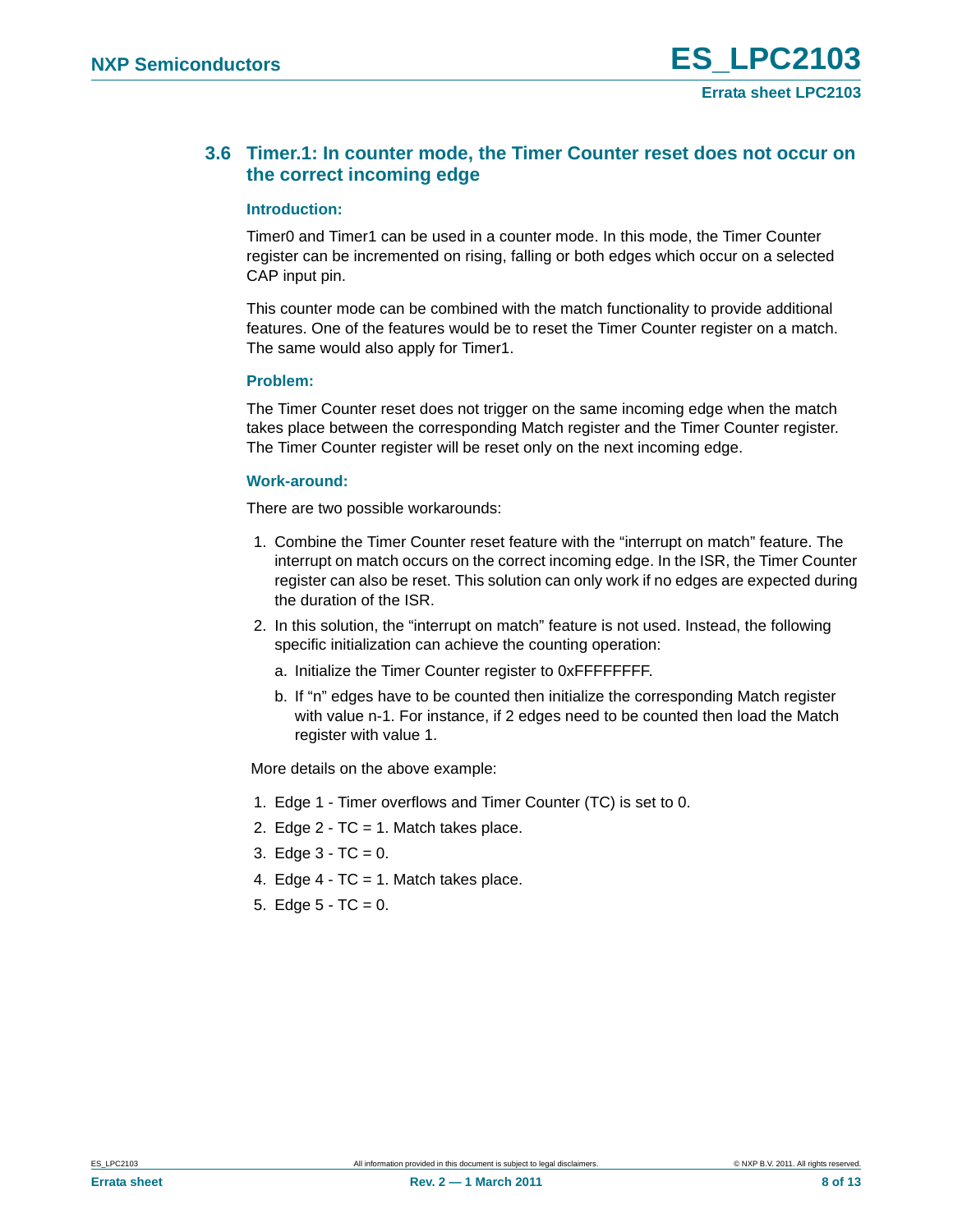# <span id="page-8-0"></span>**3.7 Vdd.1: Device may not work properly under increased power consumption conditions**

## <span id="page-8-2"></span>**Introduction:**

From the Vdd1V8 pin to the ARM7 core, there is a voltage drop. This voltage drop increases with higher currents (or higher power consumption). Higher system frequency and/or faster peripherals increase power consumption thereby increasing the voltage drop from the Vdd1V8 pin to the core.

### <span id="page-8-3"></span>**Problem:**

Under increased power consumption conditions, the device may not work properly. The likelihood of the problem showing up increases if the device is run at higher speeds (approaching 70MHz) and/or if the peripherals are running at close to system frequency speed (i.e If the APBDIV register is set to a value lower than 4 which would imply that the peripherals are run faster than 1/4 of the system frequency).

Also, having a lower voltage on Vdd1V8 pin (e.g. below 1.8 V) can cause this issue to surface.

# <span id="page-8-4"></span>**Work-around:**

Increase the voltage on Vdd1V8 to 1.95 V. It is not harmful to the device if this voltage reaches 2 V.

# <span id="page-8-1"></span>**3.8 I2C1.1: I2C1 pins are not bi-directional GPIO pins**

### <span id="page-8-5"></span>**Introduction:**

There are two I2C interfaces, I2C0 and I2C1. I2C0 functions are shared as alternate functions on port pins P0.2 and P0.3. I2C1 functions are shared on port pins P0.17 and P0.18.

# <span id="page-8-6"></span>**Problem:**

I2C1 pins are currently open-drain output pins but they should be regular bi-directional GPIO pins. I2C0 pins are configured as open-drain output pins (for I2C bus compliance).

### <span id="page-8-7"></span>**Work-around:**

None.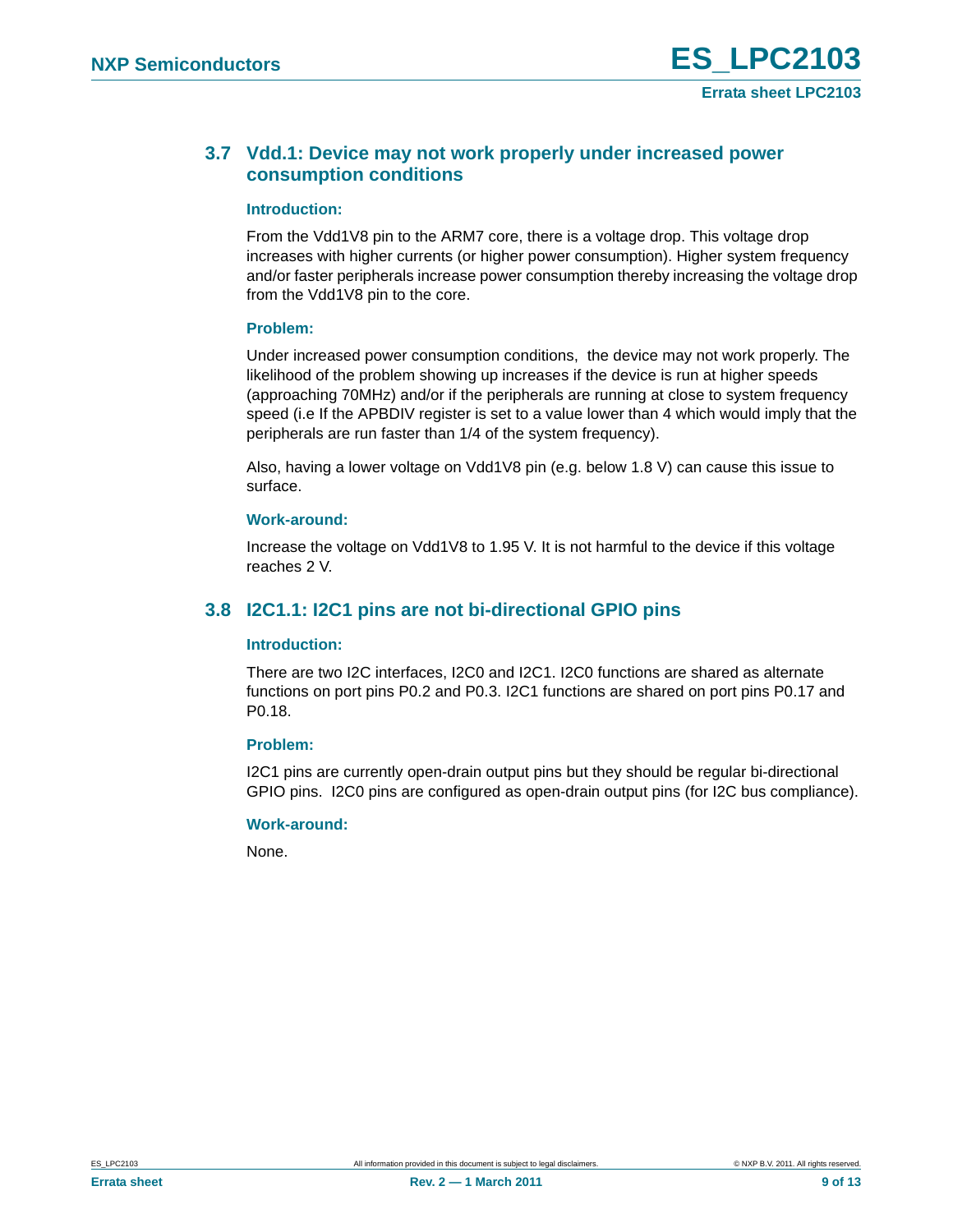# <span id="page-9-0"></span>**3.9 ADC.1: External sync inputs not operational**

# <span id="page-9-1"></span>**Introduction:**

In software-controlled mode (BURST bit is 0), the 10-bit ADC can start conversion by using the following options in the A/D Control Register:

| 26:24 START |     | When the BURST bit is 0, these bits control whether and when an A/D conversion is<br>started: | 0 |
|-------------|-----|-----------------------------------------------------------------------------------------------|---|
|             | 000 | No start (this value should be used when clearing PDN to 0).                                  |   |
|             | 001 | Start conversion now.                                                                         |   |
|             | 010 | Start conversion when the edge selected by bit 27 occurs on P0.16/EINT0/MAT0.2 pin.           |   |
|             | 011 | Start conversion when the edge selected by bit 27 occurs on P0.22.                            |   |
|             | 100 | Start conversion when the edge selected by bit 27 occurs on MAT0.1.                           |   |
|             | 101 | Start conversion when the edge selected by bit 27 occurs on MAT0.3.                           |   |
|             | 110 | Start conversion when the edge selected by bit 27 occurs on MAT1.0.                           |   |
|             | 111 | Start conversion when the edge selected by bit 27 occurs on MAT1.1.                           |   |

### <span id="page-9-2"></span>**Problem:**

The external start conversion feature, AD0CR:START = 0x2 or 0x3, may not work reliably and ADC external trigger edges on P0.16 or P0.22 may be missed. The occurrence of this problem is peripheral clock (pclk) dependent. The probability of error (missing an ADC trigger from GPIO) is estimated as follows:

- **•** For PCLK\_ADC = 72 MHz, probability error = 12 %
- For PCLK ADC = 50 MHz, probability error = 6 %
- **•** For PCLK\_ADC = 12 MHz, probability error = 1.5 %

The probability of error is not affected by the frequency of ADC start conversion edges.

### <span id="page-9-3"></span>**Work-around:**

In software-controlled mode (BURST bit is 0), the START conversion options (bits 26:24 set to 0x1 or 0x4 or 0x5 or 0x6 or 0x7) can be used. The user can also start a conversion by connecting an external trigger signal to a capture input pin (CAPx) from a Timer peripheral to generate an interrupt. The timer interrupt routine can then start the ADC conversion by setting the START bits (26:24) to 0x1. The trigger can also be generated from a timer match register.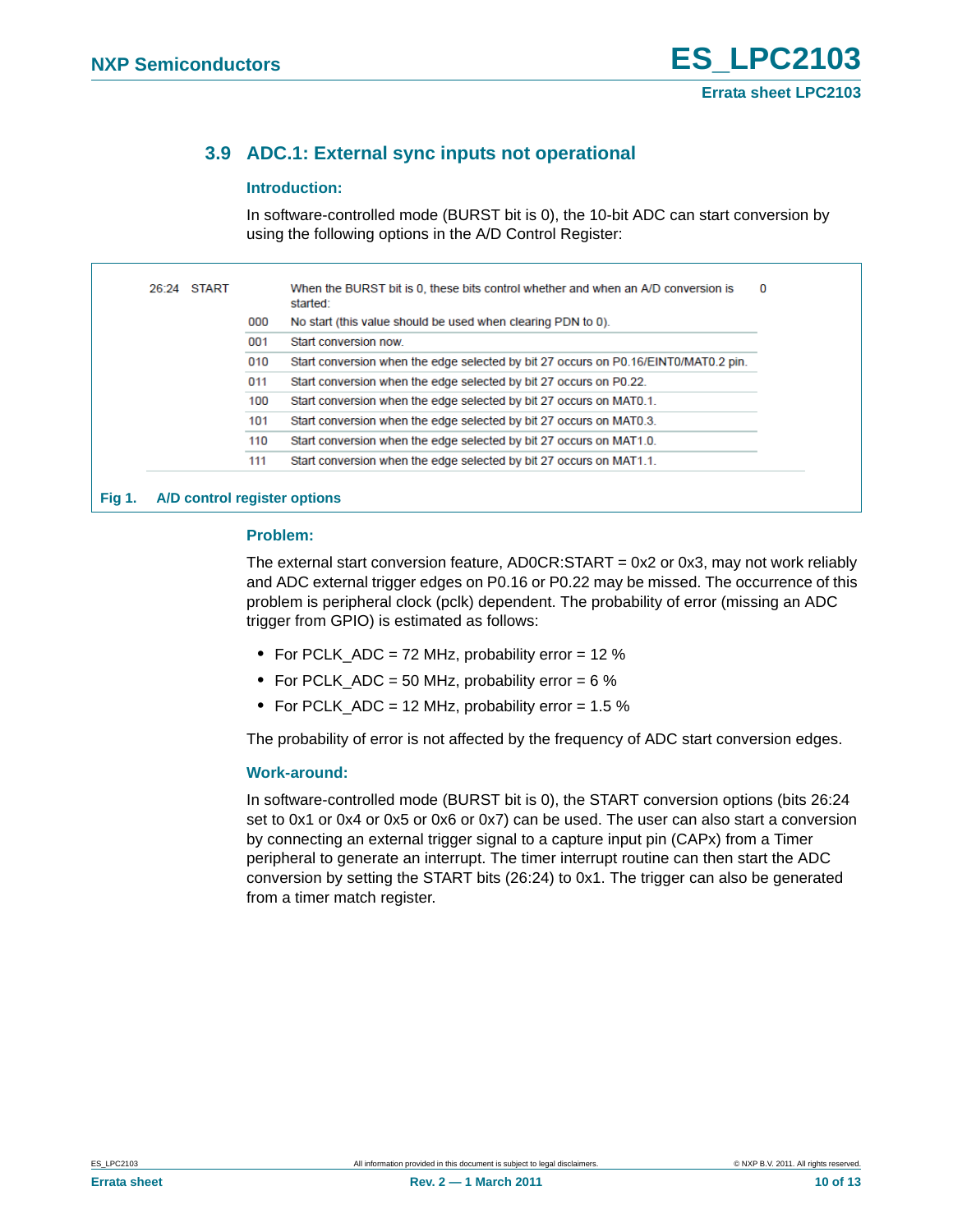# <span id="page-10-2"></span><span id="page-10-0"></span>**4. AC/DC deviations detail**

# **4.1 ESD.1: The device does not meet the 2 kV ESD requirements on the RTCX1 pin**

## <span id="page-10-3"></span>**Introduction:**

The LPC2103 is rated for 2 kV ESD.The RTCX1 pin is the input pin for the RTC oscillator circuit.

### <span id="page-10-4"></span>**Problem:**

The LPC2103 does not meet the required 2 kV ESD specified.

# <span id="page-10-5"></span>**Work-around:**

Observe proper ESD handling precautions for the RTCX1 pin.

# <span id="page-10-1"></span>**4.2 VBAT.1: Increased power consumption on the VBAT pin when the VDD(1V8) core pin is left floating**

# <span id="page-10-6"></span>**Introduction:**

The LPC2103 has a VDD(1V8) core pin which provides power to the internal circuitry and also, has a VBAT pin which provides power only to the RTC (Real Time Clock). VBAT pin can be to an external battery or to the 3.3 V I/O port supply (VDD(3V3) pin) used by the device.

### <span id="page-10-7"></span>**Problem:**

When the VDD(1V8) core pin is floated, power consumption increases on the VBAT pin.

### <span id="page-10-8"></span>**Work-around:**

VDD(1V8) core pin must always be connected to its power supply or to ground.

# <span id="page-10-10"></span><span id="page-10-9"></span>**5. Errata notes detail**

**5.1 n/a**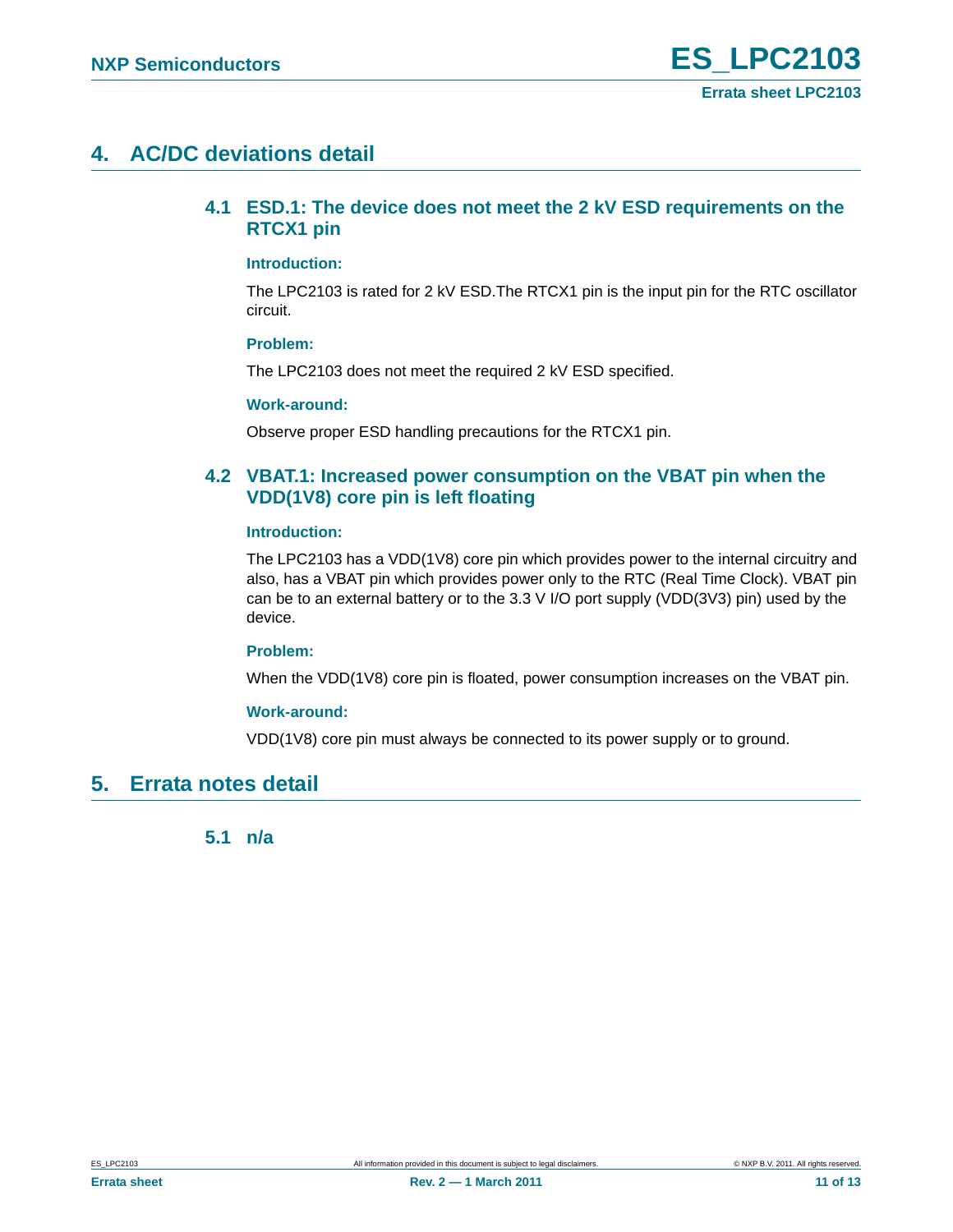# <span id="page-11-0"></span>**6. Legal information**

# <span id="page-11-1"></span>**6.1 Definitions**

**Draft —** The document is a draft version only. The content is still under internal review and subject to formal approval, which may result in modifications or additions. NXP Semiconductors does not give any representations or warranties as to the accuracy or completeness of information included herein and shall have no liability for the consequences of use of such information.

# <span id="page-11-2"></span>**6.2 Disclaimers**

**Limited warranty and liability —** Information in this document is believed to be accurate and reliable. However, NXP Semiconductors does not give any representations or warranties, expressed or implied, as to the accuracy or completeness of such information and shall have no liability for the consequences of use of such information.

In no event shall NXP Semiconductors be liable for any indirect, incidental, punitive, special or consequential damages (including - without limitation - lost profits, lost savings, business interruption, costs related to the removal or replacement of any products or rework charges) whether or not such damages are based on tort (including negligence), warranty, breach of contract or any other legal theory.

Notwithstanding any damages that customer might incur for any reason whatsoever, NXP Semiconductors' aggregate and cumulative liability towards customer for the products described herein shall be limited in accordance with the *Terms and conditions of commercial sale* of NXP Semiconductors.

**Right to make changes —** NXP Semiconductors reserves the right to make changes to information published in this document, including without limitation specifications and product descriptions, at any time and without notice. This document supersedes and replaces all information supplied prior to the publication hereof.

**Suitability for use —** NXP Semiconductors products are not designed, authorized or warranted to be suitable for use in life support, life-critical or safety-critical systems or equipment, nor in applications where failure or

malfunction of an NXP Semiconductors product can reasonably be expected to result in personal injury, death or severe property or environmental damage. NXP Semiconductors accepts no liability for inclusion and/or use of NXP Semiconductors products in such equipment or applications and therefore such inclusion and/or use is at the customer's own risk.

**Applications —** Applications that are described herein for any of these products are for illustrative purposes only. NXP Semiconductors makes no representation or warranty that such applications will be suitable for the specified use without further testing or modification.

Customers are responsible for the design and operation of their applications and products using NXP Semiconductors products, and NXP Semiconductors accepts no liability for any assistance with applications or customer product design. It is customer's sole responsibility to determine whether the NXP Semiconductors product is suitable and fit for the customer's applications and products planned, as well as for the planned application and use of customer's third party customer(s). Customers should provide appropriate design and operating safeguards to minimize the risks associated with their applications and products.

NXP Semiconductors does not accept any liability related to any default, damage, costs or problem which is based on any weakness or default in the customer's applications or products, or the application or use by customer's third party customer(s). Customer is responsible for doing all necessary testing for the customer's applications and products using NXP Semiconductors products in order to avoid a default of the applications and the products or of the application or use by customer's third party customer(s). NXP does not accept any liability in this respect.

**Export control —** This document as well as the item(s) described herein may be subject to export control regulations. Export might require a prior authorization from national authorities.

# <span id="page-11-3"></span>**6.3 Trademarks**

Notice: All referenced brands, product names, service names and trademarks are the property of their respective owners.